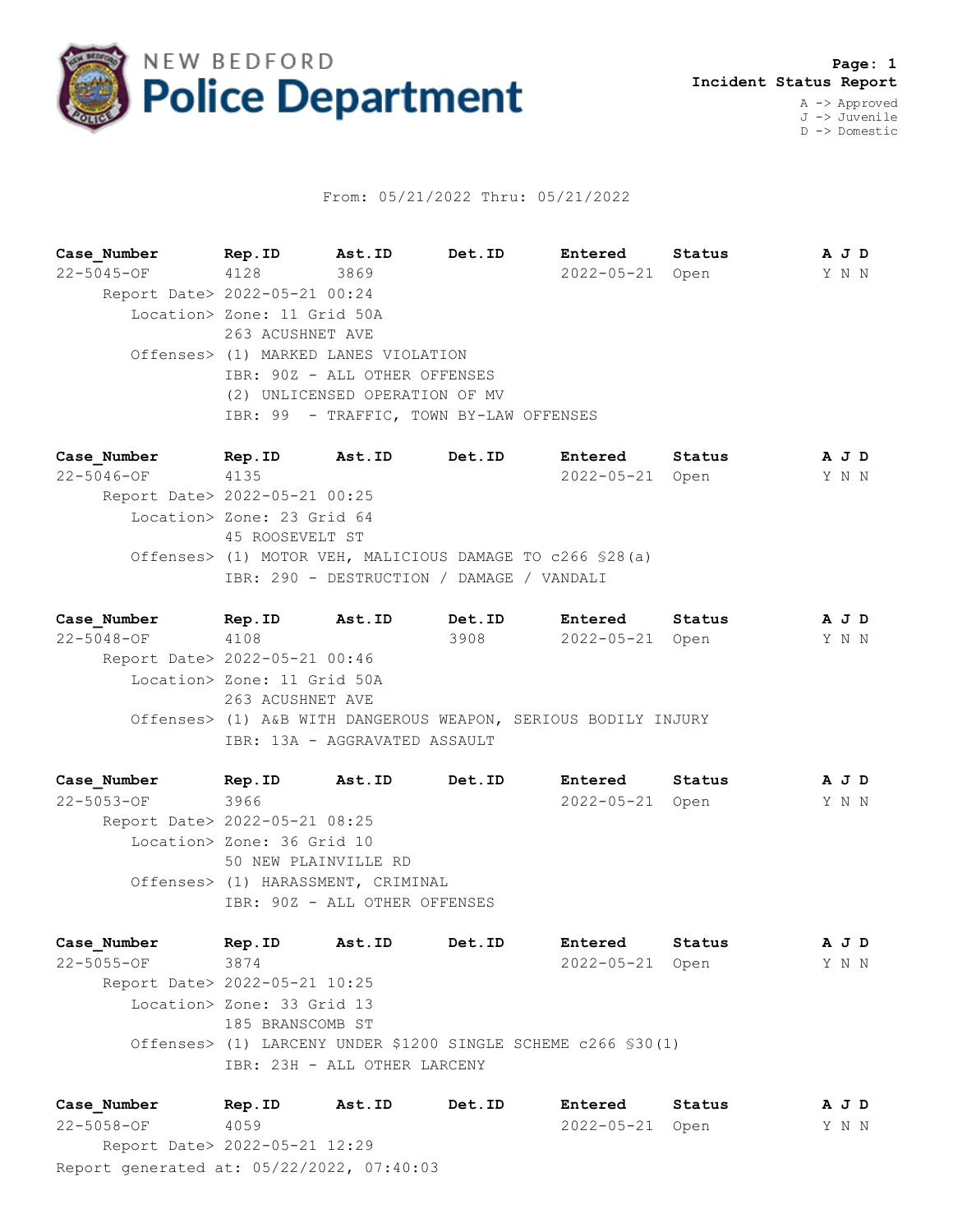

J -> Juvenile D -> Domestic

 Location> Zone: 31 Grid 25A 122 SAWYER ST Offenses> (1) SHOPLIFTING \$250+ BY ASPORTATION c266 §30A IBR: 23C - SHOPLIFTING

**Case\_Number Rep.ID Ast.ID Det.ID Entered Status A J D** 22-5062-OF 3966 3874 2022-05-21 Open Y N N Report Date> 2022-05-21 14:15 Location> Zone: 34 Grid 7 2992 ACUSHNET AVE Offenses> (1) LEAVE SCENE OF PROPERTY DAMAGE IBR: 99 - TRAFFIC, TOWN BY-LAW OFFENSES

**Case\_Number Rep.ID Ast.ID Det.ID Entered Status A J D** 22-5066-OF 4056 4040 2022-05-21 Open Y N N Report Date> 2022-05-21 19:59 Location> Zone: 32 Grid 19 6 ONEKO LN Offenses> (1) MOTOR VEH, MALICIOUS DAMAGE TO c266 §28(a) IBR: 290 - DESTRUCTION / DAMAGE / VANDALI

**Case\_Number Rep.ID Ast.ID Det.ID Entered Status A J D** 22-5067-OF 4040 2022-05-21 Open Y N N Report Date> 2022-05-21 20:14 Location> Zone: 32 Grid 26A 908 COUNTY ST Offenses> (1) B&E BUILDING DAYTIME FOR FELONY IBR: 220 - BURGLARY / BREAKING AND ENTERI

**Case\_Number Rep.ID Ast.ID Det.ID Entered Status A J D** 22-5068-OF 4062 2022-05-21 Open Y N N Report Date> 2022-05-21 21:33 Location> Zone: 31 Grid 16B 356 ASHLEY BLVD Offenses> (1) MOTOR VEH, LARCENY OF IBR: 240 - MOTOR VEHICLE THEFT

**Case\_Number Rep.ID Ast.ID Det.ID Entered Status A J D** 22-5070-OF 3796 3972 2022-05-21 Open Y N N Report Date> 2022-05-21 22:32 Location> Zone: 35 Grid 28 37 CHEROKEE CT Offenses> (1) DESTRUCTION OF PROPERTY -\$1200, MALICIOUS c266 §127 IBR: 290 - DESTRUCTION / DAMAGE / VANDALI

**Case\_Number Rep.ID Ast.ID Det.ID Entered Status A J D** 22-5073-OF 4073 3933 2022-05-22 Open N N N Report Date> 2022-05-21 00:01 Location> Zone: 21 Grid 60A

Report generated at: 05/22/2022, 07:40:03